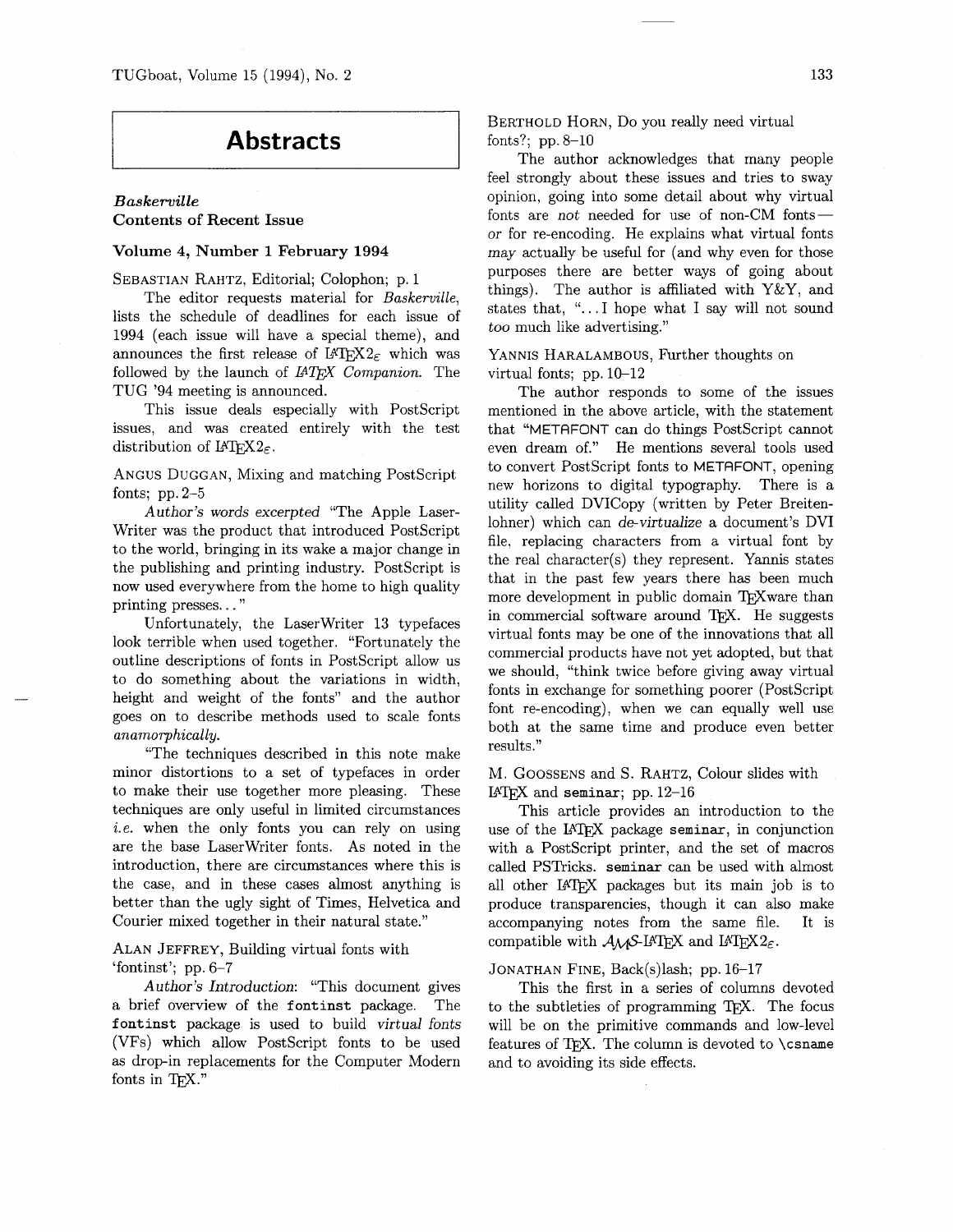R. A. BAILEY, Topical tip: Numbering theorems and corollaries in LAT<sub>F</sub>X; pp.  $17-18$ 

Good tips on how to use the thm environment to choose how to label your theorems and corollaries.

#### MALCOLM CLARK, Malcolm's Gleanings;

pp. 18-21

Computers and Typography, 'compiled by' Rosemary Sassoon, is reviewed by Malcolm. The review is based on one which appeared in the Information design journal, vol. 7, no. 2, 1993, pp.161-6.

Information design journal: Malcolm describes this journal as interesting, appropriate and local. The range of papers is broad, both in content and in style, and he recommends it to the reader.

Nonsense: Malcolm has described the Christmas "birth" of the test release of  $\text{LATEX2}_{\epsilon}$  with great wit, going on to discuss the pitfalls of the IATEX logo(s), to a query about NTS "taking over the world". He winds up questioning the trend of TUGboat getting thinner and less timely.

Letters to the editor; pp. 21-22

Includes letters from Alan Hoenig and Phil Taylor.

Obtaining T<sub>F</sub>X; pp. 22-23

This notice lists the UK CTAN archive addresses and lists the main directories. There are instructions on obtaining Unix tapes and PC and Mac disks.

UKTUG Business Reports; p. 23

#### Volume 4, Number 2 April 1994

SEBASTIAN RAHTZ, Editorial; Colophon; p. 1

The schedule of deadlines is listed. An apology is given to Alan Jeffrey about his article in Baskerville 4.1, in which one of the font tables suffered from font-encoding problems. The corrected table is included here.

The issue was created entirely with the test distribution of  $\text{LATEX2}_{\varepsilon}$ , using Y&Y's implementation of TEX, and printed on a Hewlett Packard Laser-Jet 4. The editor used a slightly extended Windows ANSI encoding, using  $Y&Y's$  comprehensive font tools to re-encode the fonts, and then using Alan Jeffrey's fontinst to build a full set of EC-encoded virtual fonts.

Letters to the editor; p. 2

John Bowsher posts a letter with questions regarding AtariTFX, and the dvili<sub>2</sub> printer driver. There is another letter from Bowsher about the use of TFX logo when typeset using ITC New Baskerville Roman. Editor's reply was that he is quite right . . . but we need clarification from Knuth ....

#### MICHEL GOOSSENS,  $IATFX2_{\epsilon}$ , an overview; pp. 2-11

Summary: This article gives an overview of the new or extended user commands available with LAT<sub>F</sub>X<sub>2 $\epsilon$ </sub>, the new LAT<sub>F</sub>X<sub>2</sub> release, compared to the previous version, IATFX 2.09. After introducing the new preamble commands, the extensions for defining new commands and environments, and handling length and boxes are discussed. The new font selection commands are explained, both for text and math, and it is shown how to easily use different font families. A list of supported class and package files is given and new possibilities for controlling page contents and floats are discussed. Most of this material is described in much greater detail in The IATFX Companion and in the second edition of the IATFX Reference Manual.

LAURENT SIEBENMANN, Using virtual fonts with Textures; pp. 12-17

Excerpted from author's Introduction: "For Textures users, virtual fonts offer the first opportunity to exploit the high performance of the scalable CM/S fonts, which Textures provides, in a way that permits perfect linebreaking and kerning for accented west European languages.

". . .This article is very much user-oriented in the sense that the main point is to deliver performance we have been dreaming of since Knuth's virtual font standard was unveiled in 1989, . . . its sections are called 'tutorials'."

- Tutorial 1: Textures virtual font resources
- Tutorial 2: Textures 'Type 1' virtual fonts
- Tutorial **3:** Textures DM virtual fonts
- Tutorial 4: Trying out extended CM fonts for Textures
- Tutorial *5:* Tutorial on setting up DM fonts for Textures 1.6X
- Tutorial 6: Maintaining preview speed with Textures' virtual fonts

The software described in this article, with the exception of Textures, has its current master posting on matups. matups. fr and most of it is mirrored on the CTAN archives.

#### JONATHAN FINE, TFX and SGML-Friend or Foe?; pp. 18-19

The author presents personal observations and opinions on the subject of promoting TEX as the typesetting system for SGML documents. SGML is a specification language for compuscripts while TFX can produce high quality typesetting of SGML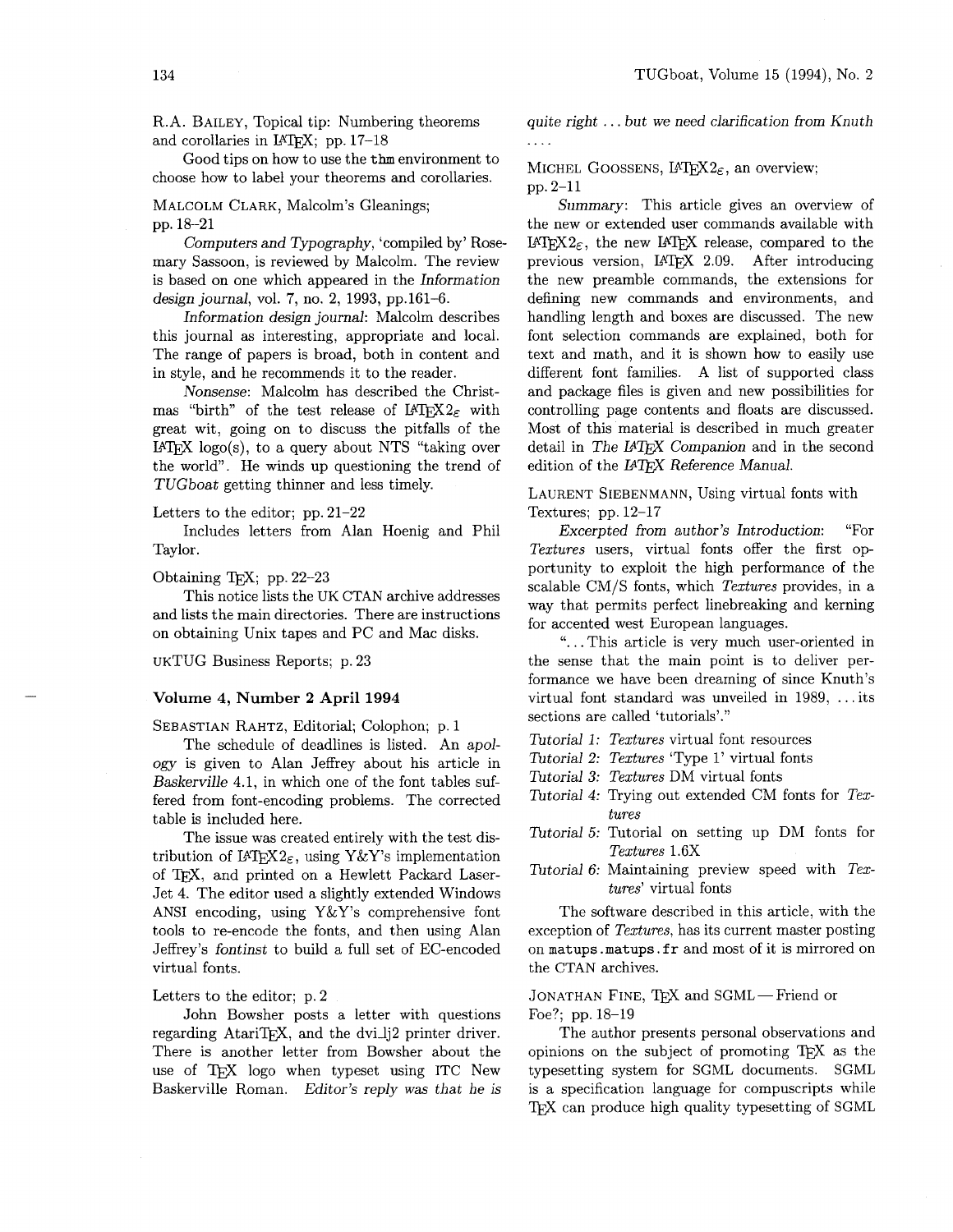and the tagging process adds information to the letterspace black letter would steal sheep."<br>
compuscript, thereby making it more valuable. The Public domain does not mean user unfriendly: compuscript, thereby making it more valuable. The author states a belief that a T<sub>E</sub>X format can be Malcolm mentions several public domain software written that will parse and typeset suitable SGML products in refute of a claim that 'important inwritten that will parse and typeset suitable SGML compuscripts. The compuscripts of the compuscripts of the compuscripts. The compuscripts of the compuscripts of the compuscripts of the compuscripts of the compuscripts of the compuscripts.

# PETER ABBOTT, Tips for installing  $\text{LATEX2}_{\epsilon}$  for  $\text{OzTEX}$ ; p. 19

The author provides some tips for the installation of  $\text{LATEX2}_{\varepsilon}$  files, obtained from the CTAN archives, on a Mac IIfx, for use with  $OzT<sub>F</sub>X$  version 1.6. (It took over **3** hours!)

#### MALCOLM CLARK, Malcolm's Gleanings; pp. 20-21

Malcolm announced the demise of  $T_F X$ line; the last issue appeared in February 1992. He then goes on to list other means of dissemination of information about  $T_{F}X$  and family by publications of LUGS. Electronic distribution of information is an obvious alternative, but who would bother subscribing to TUG or the UK group if one of the key benefits of membership, the publications, were available electronically? There are those who still prefer paper-the author being one. The author is hopeful that gadgets like the Sony DiscMan, and emerging technologies like Adobe's Acrobat may make portable electronic books a realistic alternative to information available via the Internet.

Carousel: Adobe Systems introduced the 'Multiple Masters' technology, which allows one to retain the 'look and feel' of a printed document when the correct fonts are not available. The solution was to develop a scheme where two font families were introduced which would attempt to emulate the characteristics of the 'missing'  $font(s)$ . Multiple Masters were a prelude to Acrobat, which was originally code-named Carousel. An Acrobat document can be transmitted electronically without difficulty and read by anyone with an Acrobat reader. It no longer matters what software was used to prepare the original-you will still be able to see what the author intended, without having that software yourself.

Knuth, the video: University Video Communications, based at Stanford, now have a tape of Knuth's 'Computer musing' in which he discusses the One-Way Associative Law.

Sheep stealing in Barnet: Frederic Goudy's quotation is (mis)quoted in reference to an article in Baskerville 3(2), in which Eric Gill suggests letterspacing lower case as a substitute for italics. The misquote is, "Anyone who would letterspace lower case would steal sheep," - whilst Goudy is

compuscripts, such as the contents of a database, quoted correctly as saying, "Anyone who would and the tagging process adds information to the letterspace black letter would steal sheep."

in public domain software'. Listed are TEX on the pc, done by Lance Carnes and David Fuchs; virtual fonts were released first by ArborText, Blue Sky's innovative Lightning Textures, and Michael Vulis' VTFX. Malcolm goes on to say that, "They . . .supported us all for many years until public domain versions of the program finally became robust and reliable. I believe they still have a place in the development of TFX and TFX tools."

Hints and Tips: One of the 'events' at an RHBNC meeting was a LAT<sub>F</sub>X tables workshop, in which Geeti Granger of John Wiley & Sons provided a set of values (listed below) for parameters to make floating tables appear just where you want them.

| parameter                     | default | suggested |
|-------------------------------|---------|-----------|
| topnumber                     | 2       | 2         |
| bottomnumber                  | 1       | 2         |
| totalnumber                   | 3       | 4 or 2    |
| dbltopnumber                  | 2       | 2         |
| \topfraction                  | 0.7     | 0.9       |
| <i><b>\bottomfraction</b></i> | 0.3     | 0.5       |
| \textfraction                 | 0.2     | 0.1       |
| \floatpagefraction            | 0.5     | 0.8       |
| \dbltopfraction               | 0.7     | 0.9       |
| \dblfloatpagefraction         | 0.5     | $0.8\,$   |

JONATHAN FINE, Backslash - About \def and \let; pp. 22-23 *<sup>8</sup>*

This article is another in the series of 'topical tips', and will be added to a library of common  $T_{E}X$ questions, to answer queries from those who do not participate in electronic network discussions.

The author explains the difference between \let and \def, introducing beginners to tokens. The execution of a \def will always create a macro, which in execution will assign a macro meaning to a control sequence. The \let command is used to transfer an existing meaning to a control sequence.

Answers to the two exercises which appeared in the previous issue were given, and two exercises on the current article are provided.

The UKTFX Users Group; pp. 23-24

Summary of group aims and activities, and a programme of meetings for 1994 - 5.

11th July,  $1994 - IATEX$  fonts and graphics: a *hands-on tutorial*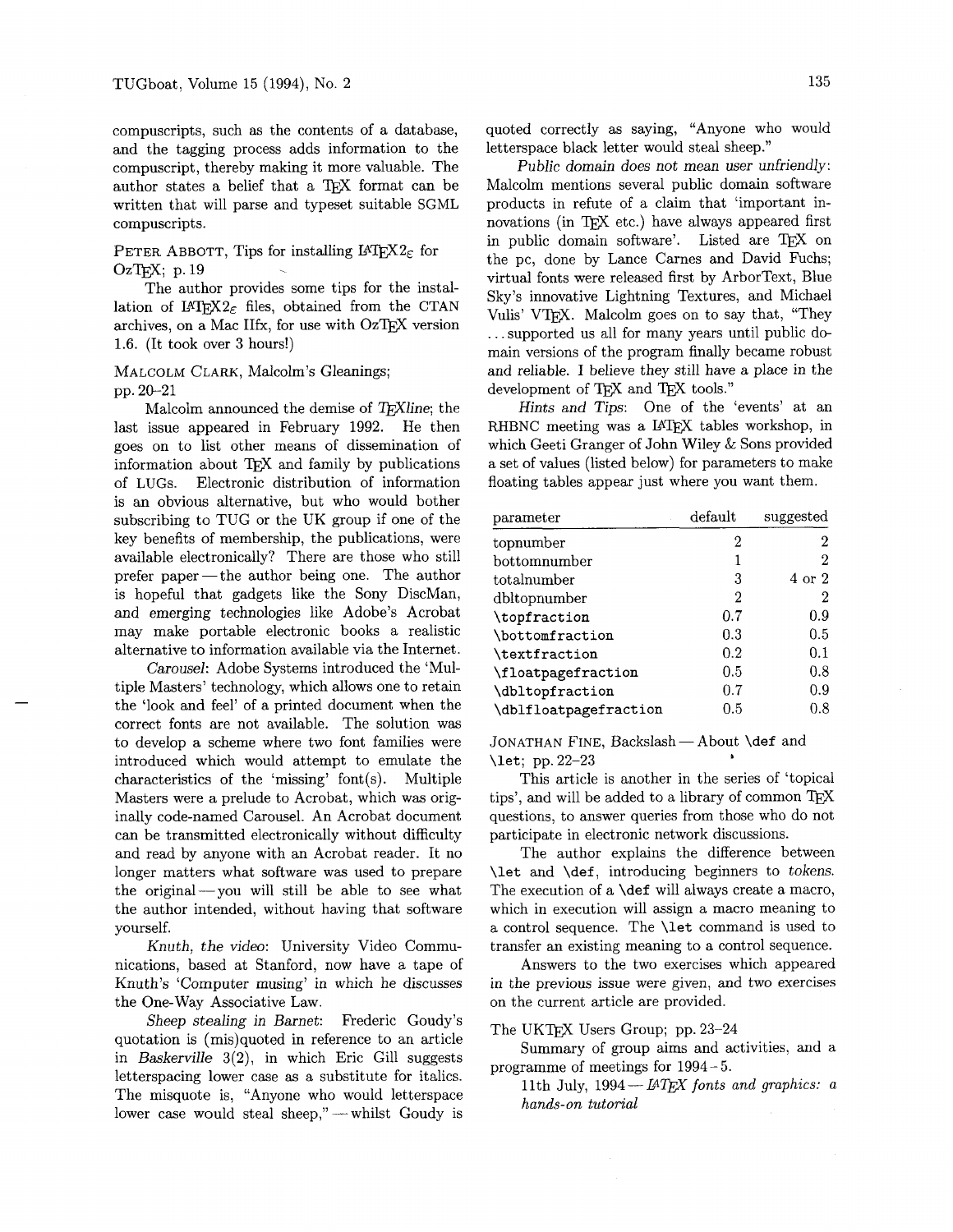19th October,  $1994 - Annual General Meeting$ Winter,  $1994 - TFX$  SGML & electronic publishing

Easter,  $1994 - Maths$  is what TFX does best of all

(Summaries by Mimi Burbank)

## *Les* **Cahiers** G *UTenberg*

## Eco Camero & Scribery<br>Contents of Recent Issues<br><sup>DSTricks</sup> et Seminar PSTricks et Seminar

[Editor's note: This thematic issue of the Cahiers is dedicated to color! Well, that's the side effect of the extended presentation of two well-known style files by Timothy van Zandt: PSTricks and Seminar. The three main articles were compiled by Denis Girou, with a preface by Timothy himself  $-**Ch.**$ Fund of sommations of sommatic issue of the *Cahiers*<br>is dedicated to color! Well, that's the side effect<br>of the extended presentation of two well-known<br>style files by Timothy van Zandt: PSTricks and<br>Seminar. The three mai

TIMOTHY VAN ZANDT, Préface ; pp. 1-4

"It isn't easy to explain why someone would work, but two reasons are the fun that programming with TEX gives you and the satisfaction you feel when others use and appreciate what you've created." Timothy's preface then goes on to talk about plans for enhancements, including easy use with  $14T_{\rm E}X_{2\epsilon}$ , and concludes with information on where the files can be found on CTAN (including additional style files used in the articles).

MICHEL GOOSSENS AND SEBASTIAN RAHTZ, Composition en couleur avec LATFX [Colour composition using  $[ATFX]$ ; pp. 5-20

Author's summary: "In this article we show some basic principles underlying the use of colour. After explaining how colour is reproduced in printers, we show one implementation with LATFX of using it in your work and give a few examples of colour use. We also explain how to make simple colour separations using PostScript and dvips."

#### DENIS GIROU, Présentation de PSTricks  $[Presenting PSTricks]; pp. 21-70$

Author's summary: "The macro commands in the PSTricks package, developed by Timothy van Zandt, offer impressive new capabilities to  $(IA)$ TEX users, by giving them direct access to much of the power of Postscript, including complete support of color. In addition, Seminar, a development associated with PSTricks, allows users to easily make transparencies of great quality. This article [presents], through a large number of examples, from the simplest to the more complex, the diverse features of PSTricks, from the point of [view] of an end user."

MICHEL GOOSSENS AND SEBASTIAN RAHTZ, Préparer les transparents avec Seminar [Preparing transparencies with Seminar]; pp. 71-82

Author's summary: "This article reviews the Seminar document class, which offers a user-friendly approach to the generation of transparencies with LATEX. It allows you to manage in an easy way your transparencies by letting you combine all LATEX commands with more specific commands for defining their layout. Moreover, in combination with the PSTricks macros, Seminar becomes an even more [capably] performing tool for creating your transparencies."

#### Compiler's note

This issue of the *Cahiers* is an exuberant *display* of colour in order to discuss colour. While one may easily find fault with the finer details of  $reproduction$  - colour bleeding, for example - the purpose of the entire issue is to demonstrate that colour and TEX can be made to work together. Refinements are always going to happen, but the ball has to start rolling somewhere. The articles are in French, but the information is not carried in the text; rather, it emerges via the verbatim examples, along with dozens and dozens of images, which convey the meaning and the necessary code needed to achieve those results. All the code elements are, of course, in English. And the source files on CTAN include documentation in English, so there's no lack of instruction available. Well, of course, translations always happen when a work is extremely popular and in demand, so who knows-we may yet see translations of PSTricks and Seminar documentation come on line at some point!

But these are such brief comments. Should these abstracts whet your appetite for more, there is indeed more to come-the 1994 TUG Annual Meeting in mid-summer, with its theme of "Innovation", has a whole day (Monday, the 1st of August) dedicated to "Colour and IAT<sub>F</sub>X": papers by Leslie Lamport and Tom Rokicki; papers by the authors included in issue no. 16 of the Cahiers; papers by Michael Sofka and James Hafner, Friedhelm Sowa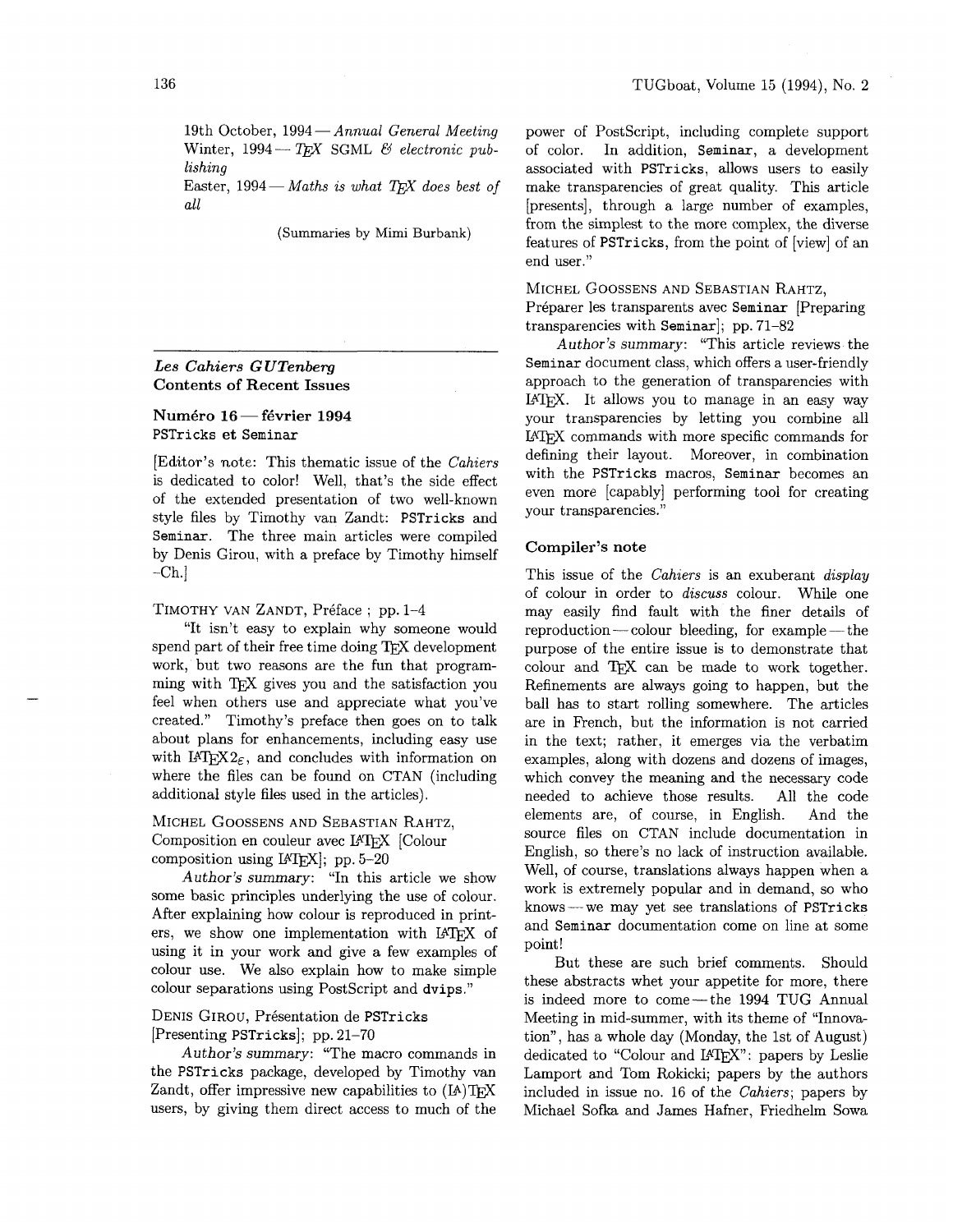and Angus Duggan, Jon Stenerson and Johannes Braams. And that's only one day. The proceedings issue of TUGboat will definitely be one to wait for by your mailbox!

#### Numkro **17** - mai **<sup>1994</sup>**

CHRISTIAN ROLLAND, Éditorial: Movement in the air ; pp. 1-2

Rolland talks about the new LATEX2e release (the 'movement in the air'), and that readers will see more and more references to it in the pages<br>of the Cahiers — the current issue contains articles<br>nonging from theory to prectice innermine to ranging from theory to practice, innovation to initiation. The editorial concludes with notes on upcoming issues: one on ligatures, and another on TFX and Arabic.

EMMANUEL SAINT-JAMES, Esquisse d'une

typographie applicative [Outline for a functional typography]; pp. 3-19

The purpose of this article is to develop some ideas for a functional approach to computerised text processing for the future. The author begins with a short history of types of computer programming languages, and brings that analysis to the world of text processing, demonstrating where underlying differences in approach and emphasis have caused confusion and overlap. He concludes with a proposal to re-evaluate the various steps currently used in text processing, to achieve a more functional theoretical framework.

[Not an easy piece to read; a background in computer programming, especially its theoretical history, would help the reader follow the arguments provided. Nevertheless, a thought-provoking piece for anyone who has an interest in the larger picture.]

DANIEL TAUPIN, L'avenue de TFX ... c'est Word[Perfect]! Une 6bauche: RTFLaTeX [The Future of TFX ... is Word[Perfect]! A rough sketch of RTFLaTeX]; pp. 20-31

Whatever its qualities, TEX is used far less than Word (Wordperfect across the Atlantic). So we think that the future of TEX--as well as its varieties of IATEX or  $A_{\mathcal{M}}S$ -TEX - will be via powerful conversion software, operating in both directions.

Unless one is willing to accept poor conversions, such software presents fundamental, sometimes insurmountable, difficulties; nevertheless, we will present a first reasonable attempt, namely RTFLaTeX. [translation of the Résumé]

A pragmatic analysis aimed at reconciling with the wide-spread presence of Word[Perfect], particularly in a shared environment.

MICHEL GOOSSENS, Personnaliser les listes LATEX [Customising IAT<sub>F</sub>X lists]; pp. 32-47

Author's summary: "In this article, which is a slightly reworked version of part of the third chapter of the book The *IATFX* Companion (Addison-Wesley, January 1994) we take a look at IATEX's list environments. First the various parameters and commands controlling the standard IAT<sub>F</sub>X lists, enumerate, itemize, and description are discussed. Then the general list environment is introduced and we tell you how to build custom layouts by varying the values of the parameters controlling this environment."

A welcome tutorial on that most useful and yet often most frustrating of IAT<sub>F</sub>X environments to customise.

JACQUES ANDRÉ, Multi-colonnage : comment en faire en LATEX? [Multicolumns: how to do it in  $[ATFX]$ ; pp. 49-62

Author's summary: "This paper is a tutorial on multicol, a LATFX style to format multi-column pages.''

Moving beyond the default two-column option in LATEX, the tutorial gives samples of input and output, providing a handy and quick overview of some of the options available with this style, developed by Frank Mittelbach.

#### BERNARD GAULLE, NOS outils de bureau [Office tools]; pp. 63-66

Author's summary: "In this article the author relates his adventures in installing TEX, LATEX and METAFONT for the operating system UNIX which was nearly new to him."

This is the second installment in a series; the first, in Cahiers 15 (43-45) and summarised in TUGboat 14  $#2$  (146), described the process of finally selecting T<sub>E</sub>X to produce the in-house documentation. The third episode will be entitled "Good Impressions".

(Compiled by Christina Thiele)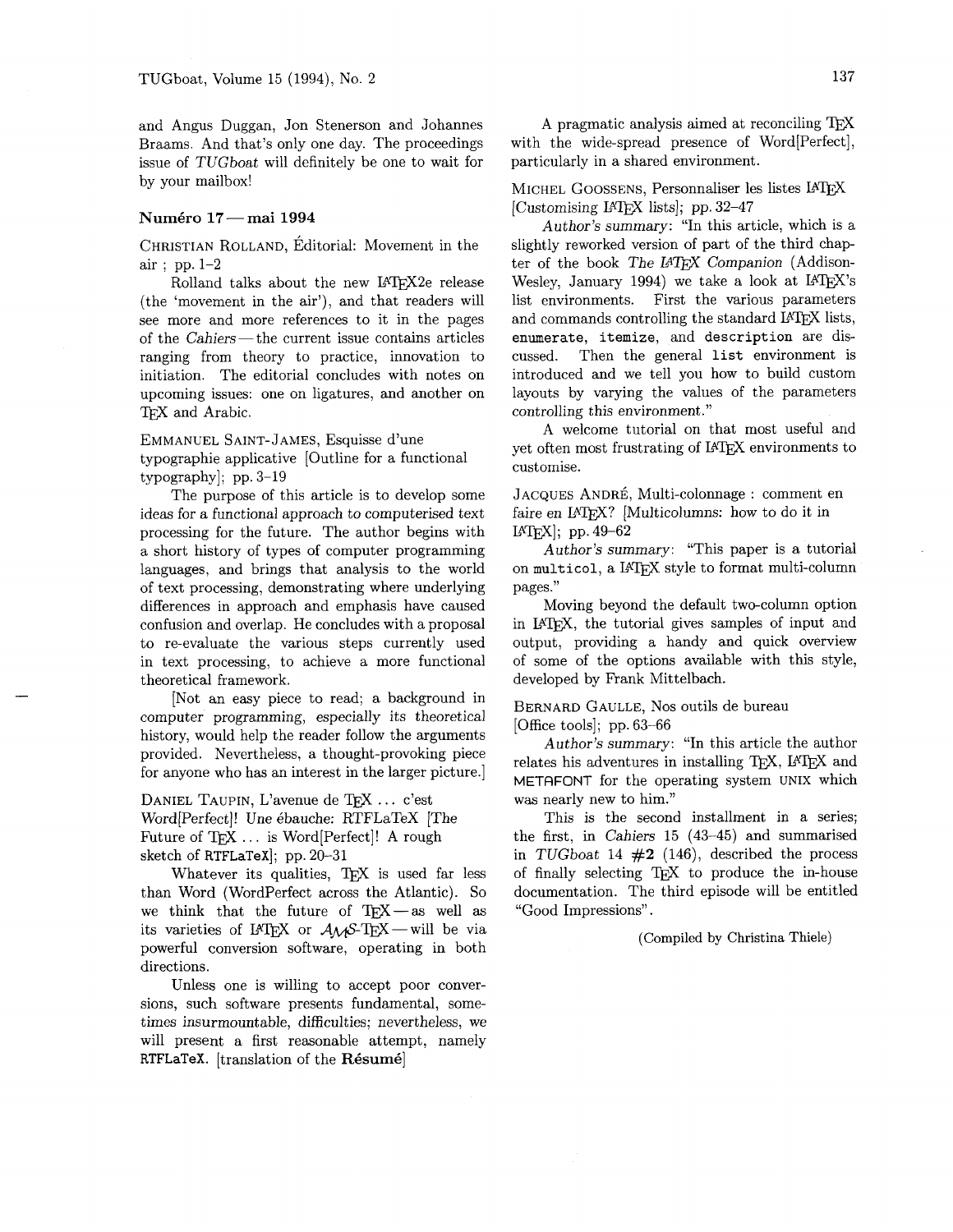### *Die Wnische Komodie*  **Contents of Recent Issues**

#### **1/1993, 5. Jahrgang (Mai 1993)**

Luzia DIETSCHE, [Editorial]; p. 3

A short statement commenting on the delay of the current issue and articles scheduled for the next issue.

<sup>0</sup>*Hinter der Biihne* : *Vereinsinternes*  [Behind the scenes : Club matters]; pp. 4-26:

Joachim LAMMARSCH, Grußwort

[Welcome message]; pp. 4-5

A short comment on club matters by the reelected president of DANTE.

#### [Luzia DIETSCHE],

Protokoll der 8. Mitgliederversammlung von DANTE, Deutschsprachige Anwendervereinigung T<sub>F</sub>X e.V. [Protocol of the 8th assembly of members of DANTE]; pp. 5-23

This is the official report on the members' meeting held in Chemnitz (March '93). It starts with short accounts of the various hardware platforms and on **german.** sty (as presented by the appointed coordinators), followed by a report on the situation of DANTE (mainly organizational matters), the modalities of newly instituted funds, relations with TUG (Joachim Lammarsch complains that he had not been involved by the budget committee when it compiled the treasurer's report), and the status of the NTS project (now directed by Philip Taylor). The results of the election of board members are given.

Luzia DIETSCHE, Aktive Mitglieder der letzten Jahre [Members active during past years]; pp. 23-25

A list of those DANTE members who have been active in some way.

Lutz-Peter KURDELSKI, Stammtisch in Bremerhaven [Regular meetings in Bremerhaven]; p. 26

The creation of a local group in Bremerhaven is announced.

0 TEX-Theatertage **[TEX** theatre festival]; pp. 27-31:

Stephan ENGELKE, DANTE '93 in Chemnitz; pp. 27-31

This is a detailed report on the proceedings of the DANTE **'93** conference in Chemnitz.

o *Von fremden Biihnen*  [On other stages]; pp. 32-34:

[LAT<sub>F</sub>X3 PROJECT TEAM], News from LAT<sub>F</sub>X3 (in English); pp. 32-34

A call for volunteers to help in the development of LAT<sub>E</sub>X3.

o *Bretter, die die Welt bedeuten*  [The stage is the world]; pp. 35-49:

Ulrich WISSER, Amiga und

[Amiga and T<sub>F</sub>X]; pp. 35–41

A comparative survey of TFX implementations

for the Amiga (including some benchmarks).<br>Peter KREBS, METAFONT-Reparaturen —<br>für Leian (METOFONT repairs) – for largest Peter KREBS, METAFONT-Reparaturen —<br>für Laien [METAFONT repairs — for laymen]; pp. 41-42

In answer to a question  $(3/92)$  the author gives an example how METAFONT code can be modified.

Martin WALLMEIER, Probleme mit langen Überschriften in IATFX und ein Lösungsvorschlag [Problems with long headings in LATFX and a suggested solution]; pp. 43-46

This article deals with the problems posed by long section headings under IATEX.

Steffen STEINHAUSER, Serienbriefe und vieles mehr . . . [Mailmerge and much more]; pp. 46-49

The author describes his finder . sty for processing data bases like lists of addresses.

*o Was Sze schon immmer iiber* l&X *wissen wollten* . . . [What you always wanted to know about  $Tr[X \dots]$ ; pp. 50-51:

Luzia DIETSCHE, Fußnotenvariante

[Footnote variants]; pp. 50–51

A hint how to change the appearance of IATEX footnotes.

*o* TEX-Beiprogramm [TEX co-features]; pp. 52-57:

Lothar MEYER-LERBS, So kommen Sie an Ihr TFX auf dem Mac [How to get one's TEX for the Mac]; pp. 52-53

A list of TEX implementations for Macintosh.

Markus ERLMEIER,

Mailbox für AmigaTFX-Software [A mailbox for Amiga $TrX$  software]; pp. 53-56

This article describes a mailbox providing Ami $gaTEX.$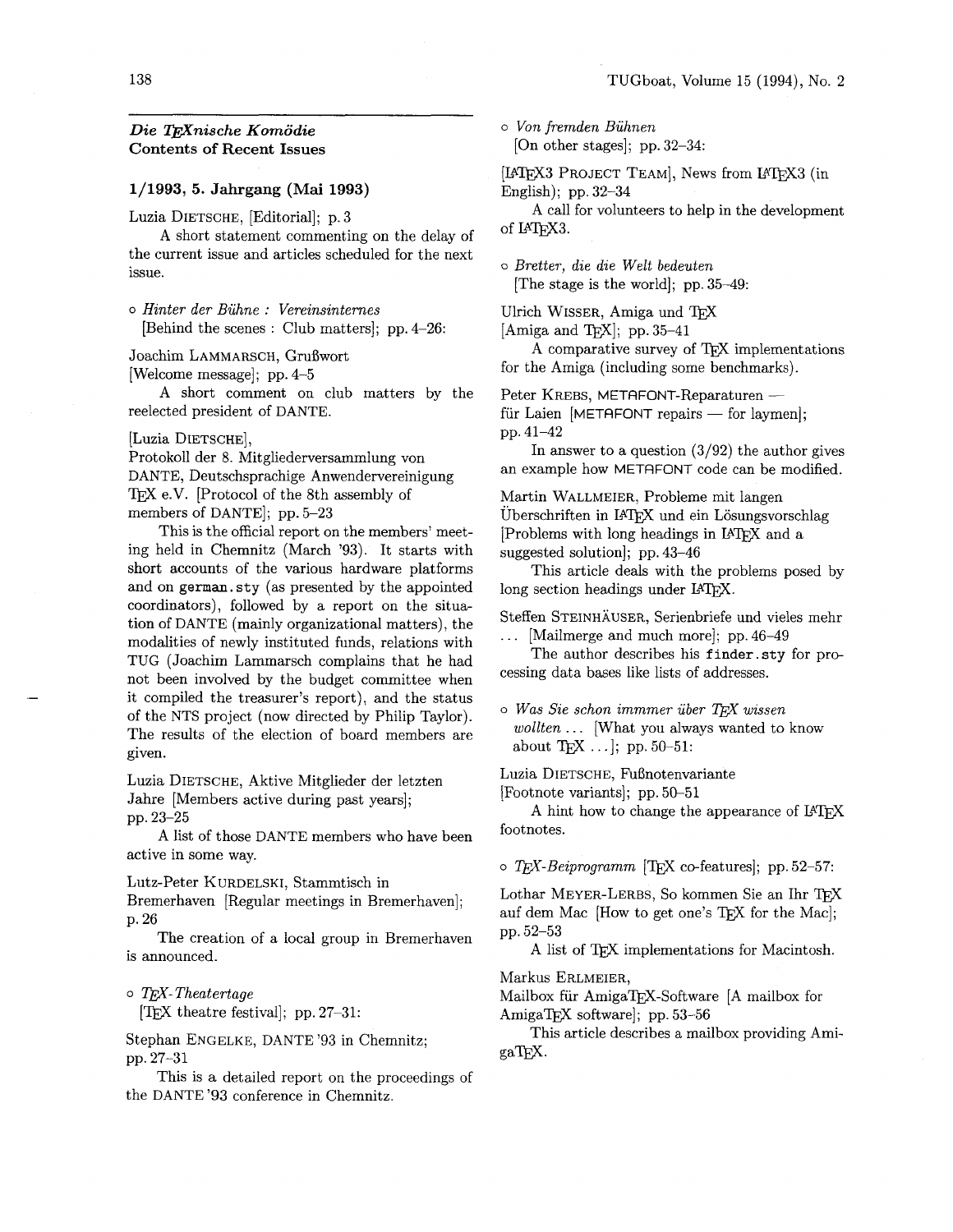#### Ekkehard HUNDT, Wettbewerb

[Contest]; pp. 56-57

The purpose of the contest is to produce the logo of Addison-Wesley.

*o Rezensionen* [Reviews]; pp. 58-59:

Ekkehard HUNDT, Der Vers  $3:16$  - Ein

Informatiker treibt fröhliche Theologie [Verse

 $3:16$  - A computer scientist does happy theology]; pp. 58-59

A review of *3:16,* the bible commentary by Donald E. Knuth.

#### *o Leserbrief(e)* [Letter(s)]; pp. 60-63:

Heinz KUSZNIER and Luzia DIETSCHE, Artikel und die darin beschriebene Software [Articles, and the software described in them]; pp. 50-61

A letter addressing the problem that many readers of the 'Komodie' do not have easy access to the software mentioned, and an answer by Luzia Dietsche.

Steffen STEINHAUSER, Anmerkungen zu script. **1**  [Remarks on script.1]; pp. 62-63

The author shows how script style can be used with NFSS.

#### o *Spielplan* [Repertory]; pp. 64-67:

The international and national calendar, and announcements of conferences (World Wide Window on TEX).

o *Adressen* [Addresses]; pp. 68-71:

Various addresses related to DANTE and TUG, the addresses of all persons who have contributed to this issue, and the addresses of the coordinators in charge of the various hardware platforms.

#### **2/1993, 5. Jahrgang (September 1993)**

Luzia DIETSCHE, [Editorial]; p. 3

The editor explains that $-\text{due}$  to circumstances- this issue does not contain **(as** promised) a large variety of articles but only three long ones.

<sup>o</sup>*Hinter der Biihne* : *Vereinsinternes* 

[Behind the scenes : Club matters]; pp. 4-5:

Joachim LAMMARSCH, Grußwort

[Welcome message]; pp. 4-5

A short report dealing with organizational matters.

Joachim LAMMARSCH, Fonds zur Unterstutzung von Mitgliedern [Funds tp support members]; p. 5

A fund intended for the purpose of supporting members who cannot afford the reduced membership dues could be instituted.

o T<sub>E</sub>X-Theatertage<br>[T<sub>E</sub>X theatre festival]; pp. 6-18:

Ulrik VIETH, Bericht von der 14. Tagung der TUG [Report on the 14th TUG conference]; pp. 6-18

This is a detailed report on the TUG'93 conference in Birmingham dealing with both the proceedings and the social events.

*o Von fremden Biihnen* 

[On other stages]; pp. 19-37:

Phil TAYLOR and Walter OBERMILLER, Die Zukunft von TEX [The future of TEX]; pp.  $19-37$ 

This article discusses in some detail those features of TFX which some consider as limitations or defects, various proposed extensions, and the strategies available to implement them. It closes with a short report on the status of the NTS project.

o *Bretter, die die Welt bedeuten*  [The stage is the world]; pp. 38-53:

Heinz WERNTGES, Grafik-Import in IATFX [Importing graphics under IATEX]; pp. 38-53

The article describes and compares some important tools for including graphics in TFX documents. It **was** first published in *c't* 12/92 (a computer journal).

 $\circ$  *Was Sie schon immer über TFX wissen wollten* . . . [What you always wanted to know about T<sub>E</sub>X . . .  $|;$  pp. 54-55:

Luzia DIETSCHE, Kopfzeilen ma1 anders

[Headline variations]; pp. 54-55

Some hints how to customize headlines under IAT<sub>EX</sub>.

#### *o Leserbrief(e)* [Letter(s)]; pp. 56-61:

Lutz BIRKHAHN, Gegendarstellung zum Artikel Lutz BIRKHAHN, Gegendarstellung zum Artikel<br>"Amiga und TEX", 1/1993 [Response to the article "Amiga und TEX", 1/1993 [Response "Amiga and TEX", 1/1993]; pp. 56–58

The author disagrees with the article mentioned; in particular he criticizes the benchmark results given there.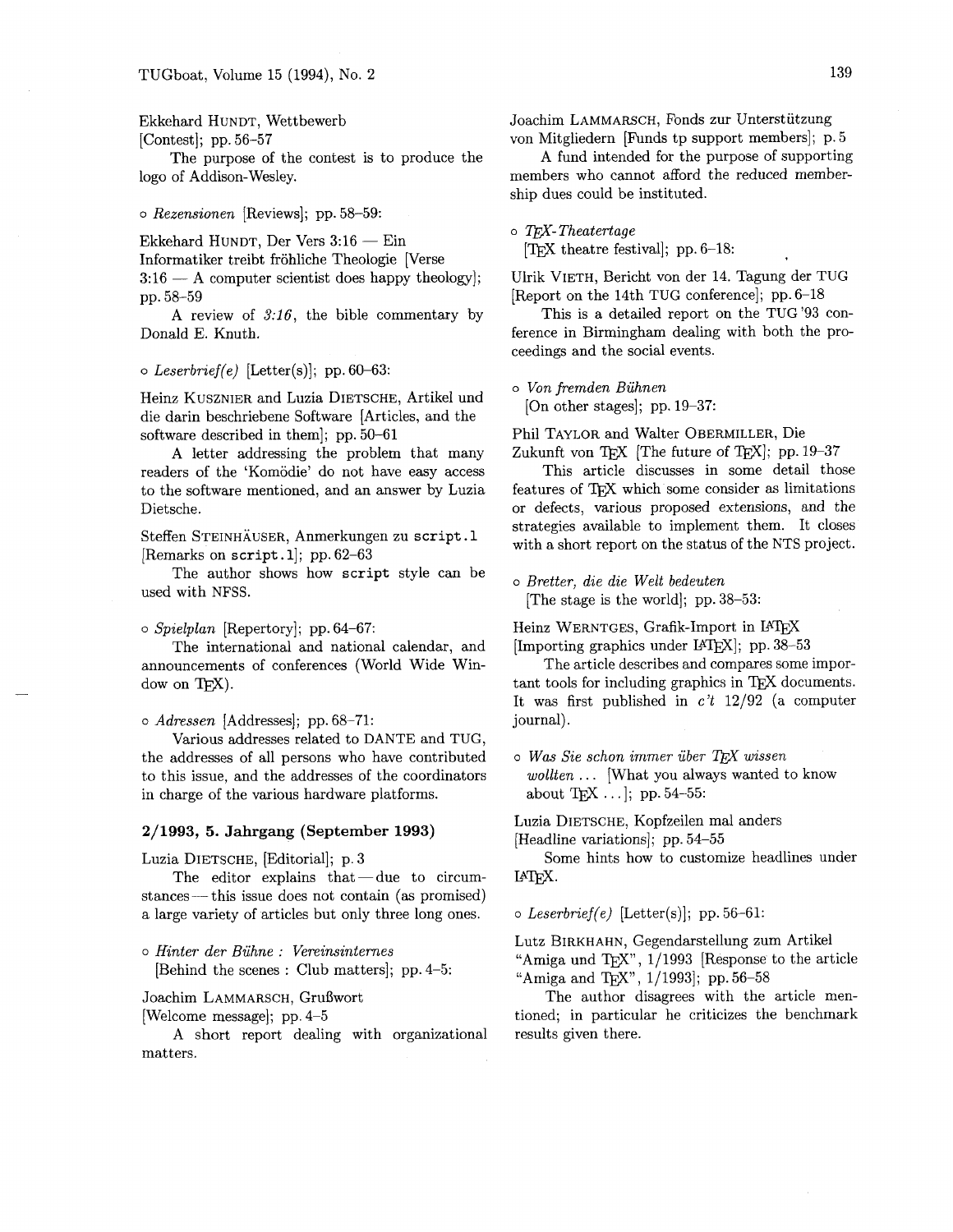Franz STROBL, Fraktur und eqnarray [Fraktur fonts and eqnarray]; pp. 58-59

Albrecht MEHRL, Anfangerfrage? [Beginners' questions?]; pp. 59-61

Luzia DIETSCHE, Anmerkung der Redaktion [Remark of the editor]; p. 61

Two letters asking several questions, and a call for articles answering these and similar questions.

o *Spielplan* [Repertory]; pp. 62-63: The international and national calendar.

*o Adressen* [Addresses]; pp. 64-67:

Various addresses related to DANTE and TUG, the addresses of all persons who have contributed to this issue, and the addresses of the coordinators in charge of the various hardware platforms.

#### **3/1993, 5. Jahrgang (Dezember 1993)**

Luzia DIETSCHE, [Editorial]; p. 3

In her opening statement the managing editor of the journal apologizes for the delayed publication, and invites readers to contribute articles.

<sup>o</sup>*Hinter der Buhne* : *Vereinsinternes*  [Behind the scenes : Club matters]; pp. 4-27:

Joachim LAMMARSCH, Grußwort

[Welcome message]; pp. 4-6

In his column the president of DANTE addresses various organizational issues, such as problems with the change of Germany's postal codes, moving the office, a new firm called *DANTE Ltd.* (no connection to DANTE), problems with organizing a reduced rate for 'active' members, and a complaint in connection with the elections held in Chemnitz. He further announces *Ofizin,* the first book published by DANTE, and Stephan von Bechtolsheim's  $T \cancel{F} X$ *in Practice.* He further reports progress of the NTS project, and deplores that some persons (from outside of DANTE) would hinder the project, often for personal reasons.

[Luzia DIETSCHE and Joachim LAMMARSCH], Protokoll der 9. Mitgliederversammlung von DANTE, Deutschsprachige Anwendervereinigung TEX e.V. [Protocol of the 9th assembly of members of DANTE]; pp. 7-25

This is the official report on the members' meeting held in Kaiserslautern. It starts with short accounts on the various hardware platforms, software services, and german. sty (presented by the appointed coordinators), followed by a report on the situation of DANTE (2314 members by August 1993, organization, services, problems with the payment of TUG membership dues by DANTE on behalf of its members). Joachim Lammarsch gives reports on the meetings of various committees during the TUG conference in Birmingham, in particular, on the *Board of Directors* and the *Technical Council.*  Joachim Schrod (representing Philip Taylor) reports the results of a meeting of the 'inner circle' of the NTS group, and announces plans to develop an  $e$ TEX (an extended TEX), and long term plans to develop NTS (a *New Typesetting System,* or *Next Generation Typesetting System).* The next DANTE conference will take place in Münster (February 94). DANTE e.V. will try to prevent the founding of a group under the name of *DANTE Ltd.* 

Friedhelm SOWA, Kassenbericht im Zeitraum 1.1.92-31.12.92 [The treasurer's report for 19921; pp. 26-27

*o Bretter, die die Welt bedeuten*  [The stage is the world]; pp. 28-45:

Arne W. STEUER, Cassettenhüllen mit IATFX [Labels for compact cassettes using IATFX]; pp. 28-30

The author describes his cassette. sty for printing labels for compact cassettes.

Jan SUCHANEK, Mathematikaufgaben mit Pascal und IATFX [Mathematics exercises with Pascal und  $\text{LATEX}$ ; pp. 29-32

The author uses Pascal to produce output in LATFX syntax.

Thomas K. GÖTZ, ASC2TFX: Ein Konverter für Blockgrafik [ASC2T<sub>E</sub>X: A converter for block graphics]; pp. 32-34

The author describes a preprocessor which converts screen prints (extended ASCII) to LA' code (using the picture environment).

Ralph SCHLEICHER, Kompatible TFX-Makros für erweiterte Zeichensätze [Compatible TFX macros for extended character sets]; pp. 34-39

The author describes macros to handle 8-bit input in connection with both cm- and dc-fonts.

Dirk NITSCHKE, Markieren von Formeln

[The labelling of formulas]; pp. 40-42

The author describes how to produce 'nonstandard' labels with LATEX.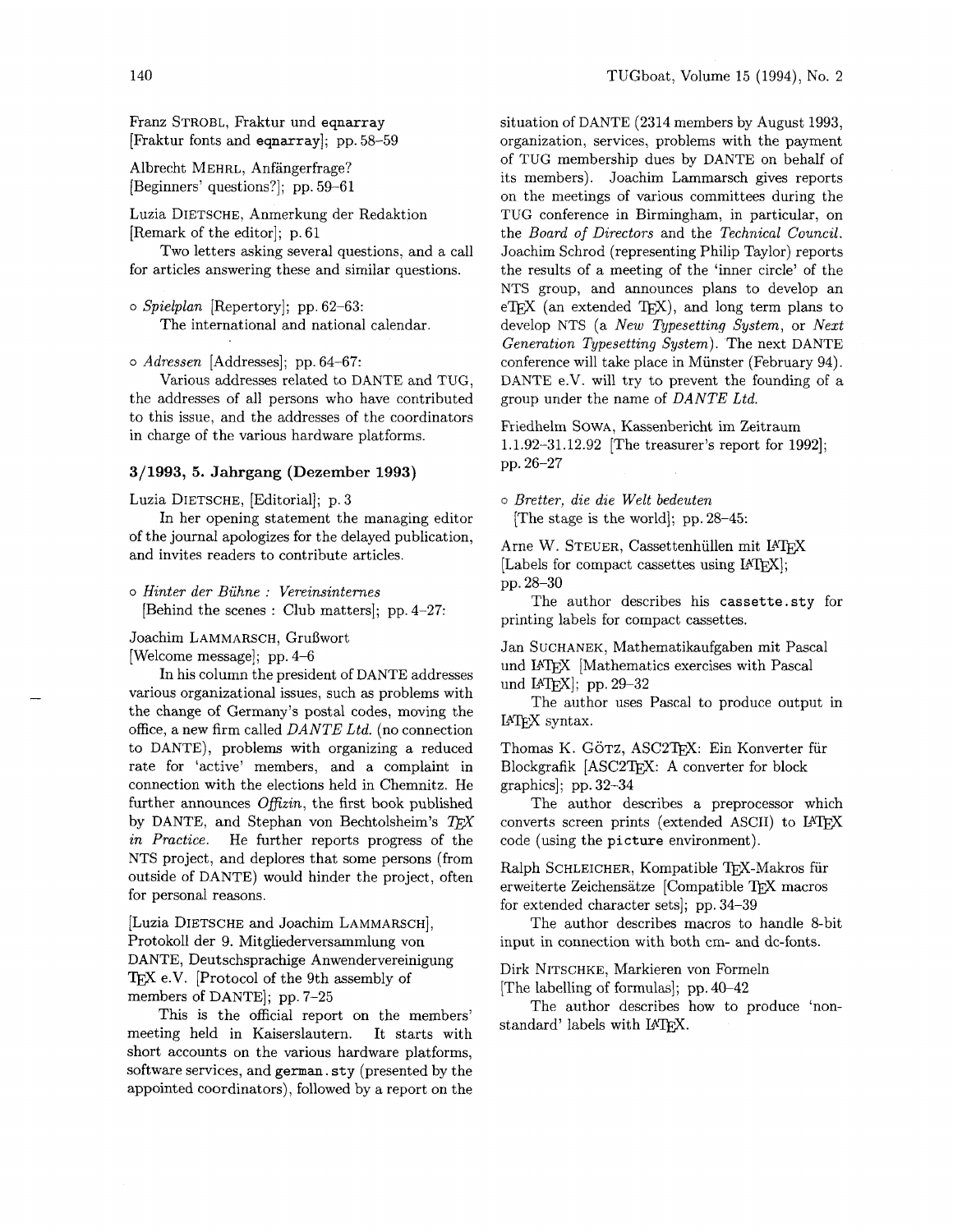Andreas SCHERER, Das Promillezeichen als TEX-Makro [The per mill sign as a TEX macro]; pp. 42-45

Macros and METAFONT code to produce the per mill sign.

o *Was Sie schon immer uber T&f wissen wollten* . . . [What you always wanted to know about  $Tr[X \dots]$ ; pp. 46-47:

Harald GEWEHR, Vorsicht Datenverlust! [Attention: loss of data!]; pp. 46-47

The author warns that some TFX implementations for DOS may overwrite file **foo.tex** when TFX tries to write to foo.tex.aux (or similar).

o TEX-Beiprogramm [TEX co-features]; pp. 48-56:

Norbert HESSE, Das TFX RunTime System für SCO Unix [The TFX RunTime System for SCO Unix]; pp. 48-52

The author has built a RunTime System avoiding the need for the (expensive) Development System.

Markus ERLMEIER, Amiga-News

[News on the Amiga]; pp. 53-54

News on TEX implementations for the Amiga.

Lothar MEYER-LERBS, Vie1 Neues auf dem Mac [Much new on the Mac]; pp. 55-56

A short survey of TFX implementations for Macintosh computers.

#### o *Leserbrief(e)* [Letter(s)]; pp. 57-58:

Jens GETREU, Anregungen zu NTS [Suggestions for NTS]; pp. 57-58

The author stresses the importance of compatibility and expresses the wish that eT<sub>F</sub>X will provide standards for the exchange of bitmap and vector graphics as well as for the use of the dc-fonts. A used phototypesetter is wanted.

o *Spielplan* [Repertory]; pp. 59-62:

The international and national calendar, and the announcement of a conference  $(T F X$  meeting DANTE '94 in Münster).

0 *Adressen* [Addresses]; pp. 63-66:

Various addresses related to DANTE and TUG, the addresses of all persons who have contributed to this issue, and the addresses of the technical advisors in charge of the various hardware platforms.

#### **4/1993, 5. Jahrgang (April 1994)**

Luzia DIETSCHE, [Editorial]; p. 3

In her opening statement the managing editor of the journal reports a curious observation, namely, that more and more frequently authors tend to of the journal reports a curious observation, namely,<br>that more and more frequently authors tend to<br>insert spaces in front of punctuation marks — which is contrary to German usage.

*<sup>o</sup>Hinter der Buhne* : *Vereinsinternes* 

[Behind the scenes : Club matters]; pp. 4-7:

Joachim LAMMARSCH, Grufiwort

[Welcome message]; pp. 4-5

The president of DANTE addresses various or $ganizational questions - DANTE now has installed$ its own software server ftp.dante.de-and announces the release of an  $\epsilon$ -TFX by the NTS-project.

Luzia DIETSCHE, Verlorengegangene

TUG-Mitglieder [Lost TUG members]; pp. 6-7

This note addresses organizational problems which occurred in the process of paying TUG membership dues via DANTE.

*o Von fremden Buhnen* 

[On other stages]; pp. 8-10:

LAT<sub>F</sub>X2<sub> $\epsilon$ </sub> - A New Version of LAT<sub>F</sub>X (in English) ; pp.  $8-10$ 

This is the announcement of  $\text{IATF}X2_{\epsilon}$  from December 21, 1993.

o *Bretter, die die Welt bedeuten*  [The stage is the world]; pp. 11-35:

Frank HASSEL, Schachfigurensatz mit TFX und LATEX [Typesetting chess pieces with TEX and  $[ATFX]$ ; pp. 11-25

The author describes the chess fonts and CHESS.STY by Piet Tutelaers, and his own Bd-FCHESS .STY which adds tools for playing chess by mail. Several examples show input and output.

Andreas SCHERER, Graphiken mit GNUPLOT und METAFONT [Graphics with GNUPLOT and METAFONT]; pp. 26-30

The author briefly describes how GnuPlot can be used to produce METAFONT code for line graphics which then can be included in a TFX file as a font.

Oliver BRUSBERG, *MakeIdx* — Ein (anderer) Indexprozessor für IATFX *[MakeIdx —* An(other) index processor for IATEX]; pp. 30-33

The author describes his index processor which is essentially an extension of *MakeIdx* by Pehong Chen. The new features include explicit sort